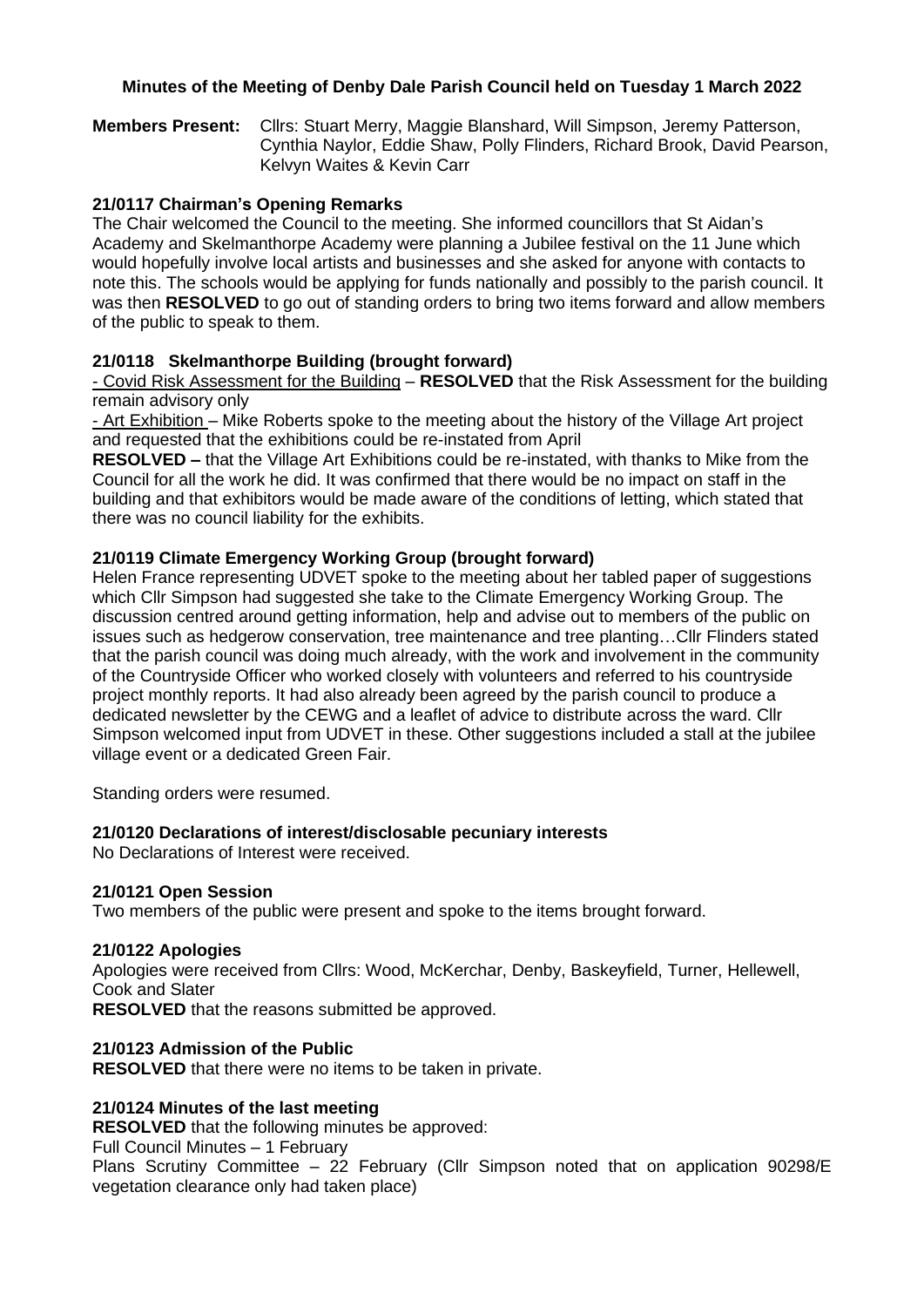# **21/0125 Ward Councillor's Report**

Cllr Simpson gave a verbal report:

- The Council budget had been passed with an additional £10 million for unclassified road improvements to be shared equally between the wards.
- A new deal had been passed allowing for more materials to be recycled in green bins from 31 March.
- More money was available for ward rangers work and Green Fleet investment.
- For jubilee celebrations, there would be no charge for road closures
- Cllr Simpson would be giving funding to each village group for jubilee events.
- School Lane in Emley would be re-surfaced in April, and the double yellow lines would be in place then too.
- A Lower Cumberworth wall which was destroyed by a driver would be re-built with the driver being charged back.
- Cllr Simpson had been working with officers following the storms on roads and pothole repairs. He requested that these were reported via the council portal.

# **21/0126 Report from Dave Wilde, Countryside Officer**

The Countryside Officer submitted a written report. Cllr Flinders noted the many suggestions for art projects at Parkgate.

**RESOLVED** that the report be received with thanks to the Countryside Officer.

### **21/0127 Clerk's Report**

No report was received.

**21/0128 Vacancy in the Clayton West Ward - Update**. The Clerk informed the Council that the last date for an election to be called was 3<sup>rd</sup> March. If no election was requested, the vacancy would be advertised for Co-option.

## **21/0129 Finance Matters**

- Orders for Payment: **RESOLVED** that the orders for payment no 801 be approved for payment, totalling £846.89
- To Authorise Payment of Salaries: **RESOLVED** that the payment of Clerk's and Countryside Officer's salaries, WYPF and HMRC be authorised for March 2022
- Grants; the following grants were awarded using the General Power of Competence provided by the Localism Act 2011: Schools grant to Joseph Norton Academy £1000 towards music therapy Schools grant to Cumberworth First School £1000 towards workshops Small grant to 1<sup>st</sup> Upper Dearne Valley Navigators of £500 towards video equipment
- Councillor Training: **RESOLVED** that retrospective training for Cllr McKerchar and new councillor training for Cllr Pearson were approved.

## .**21/0130 Matters Raised by Councillors**

YLCA Report – Cllr Shaw spoke to his paper, and advised councillors how helpful these meetings were and requested more councillors to attend, especially the one in June to be hosted by Denby Dale and held at the Council Building.

## **21/0131 Heritage Working Party**

Cllr Brook stated that the group had met and discussed additions to the Archives and the office development in the Council Building. He also stated that 'The Hand Loom Weaver' was nearly sold out and requested that 100 copies be re-printed at a cost of £360 **RESOLVED** that the reprinting of The Hand Loom Weaver be approved.

## **21/0132 Heritage and Tourism Report Development**

Cllr Simpson advised that the strategy included the three inter-related strands of Tourism, Heritage and Culture, and that the tourism strand of the strategy should be available in the